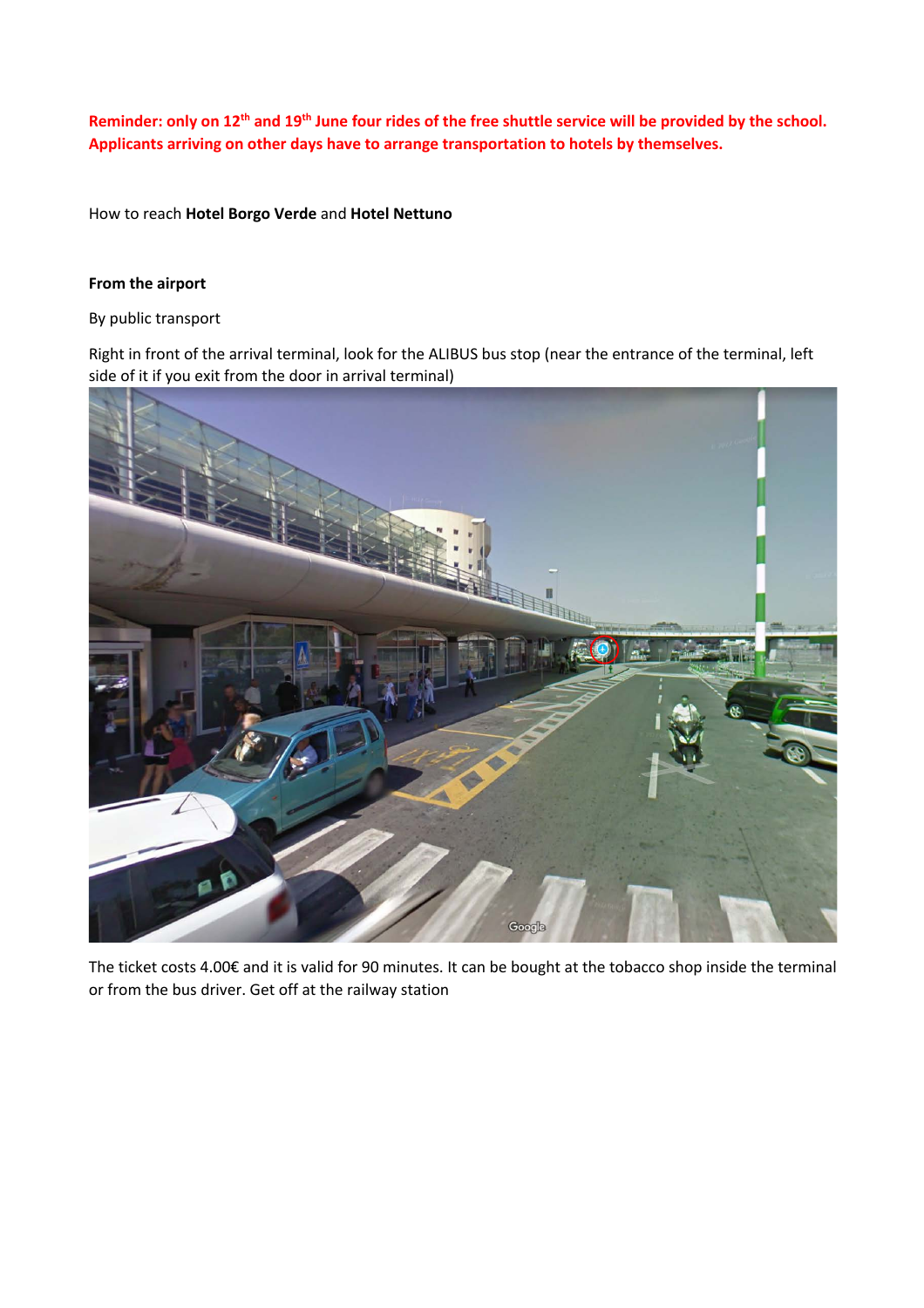## **Hotel Borgo Verde (tel. +39095 7141693)**

## **From the Railway Station**

Look for the metro station. Take the metro (direction "Nesima") up to the station "San Nullo" (the one you see in the picture) and go left



At the roundabout go left and continue for 200 meters, the Hotel Borgo Verde is on the left (see the map below for more details)

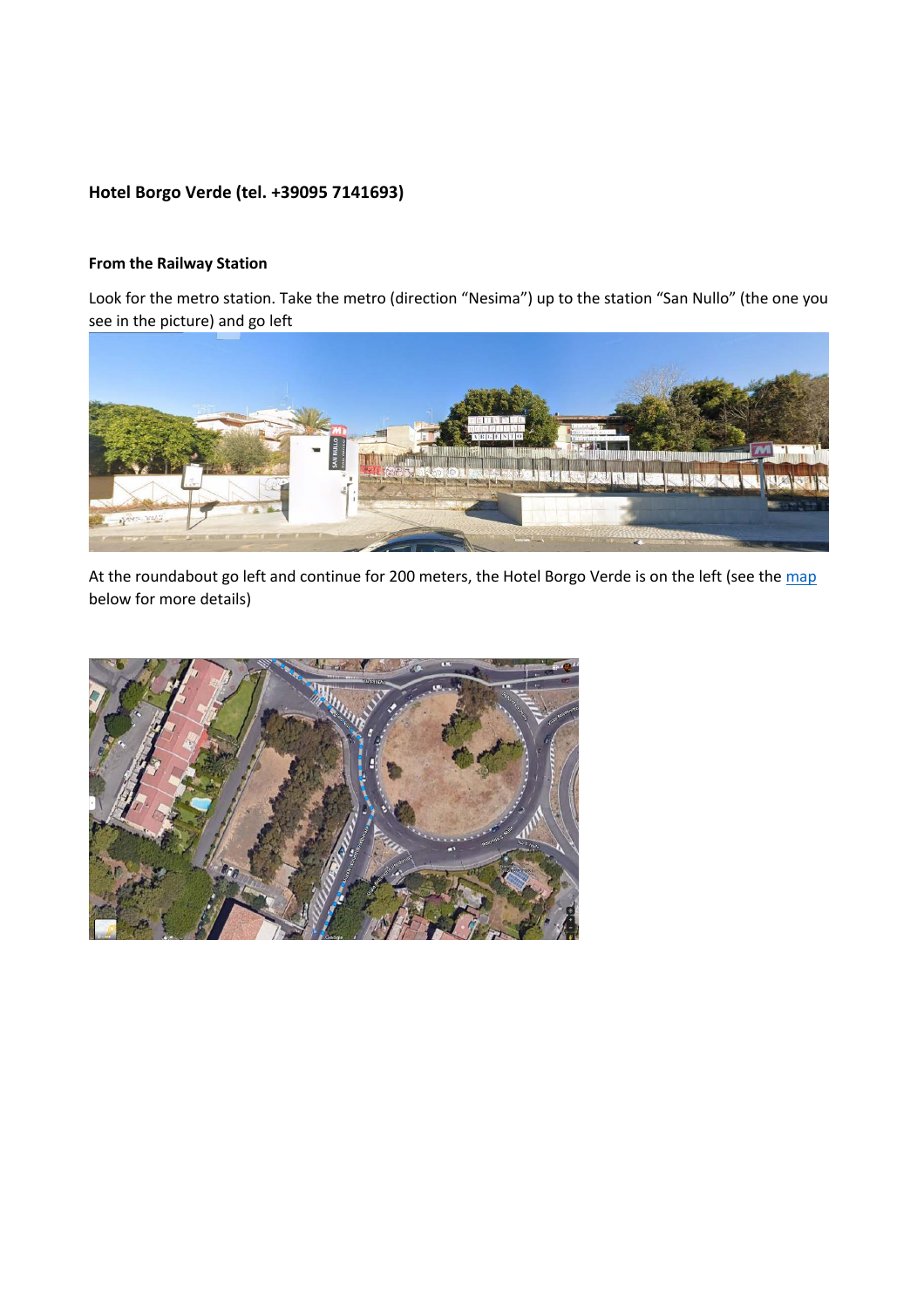



Please keep in mind that the ALIBUS is on service from 04:40 to 00:30, and the metro from 06:40 to 21:00 from Monday to Saturday and from 08:30 to 21:00 on Sundays.

In alternative, you can call a TAXI (tel:+39 0958833).

## **Hotel Nettuno (+39095 712 2006)**

From the railway station look for the bus stop in the picture below and take the bus n° 448 (direction Harris Messina) up to the "Alagona Nettuno Est" stop (26 stops)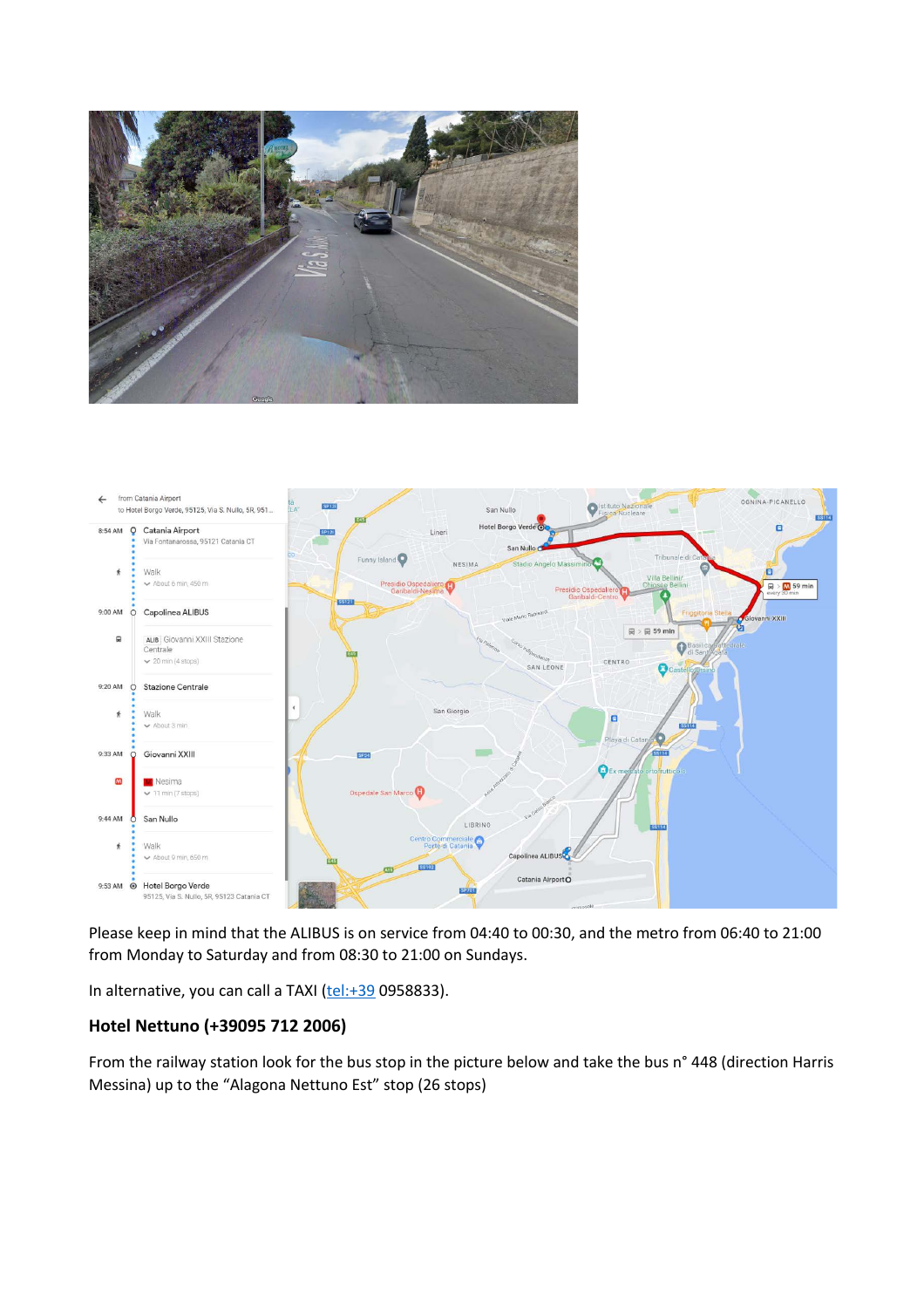

From the stop, facing the seaside go to the right and go across the street at the traffic lights (the next zebra crossing is 300 meters far) and continue for 200 meters. The hotel entrance is in the picture below



Please note that the last bus is at 23:50 in working days.